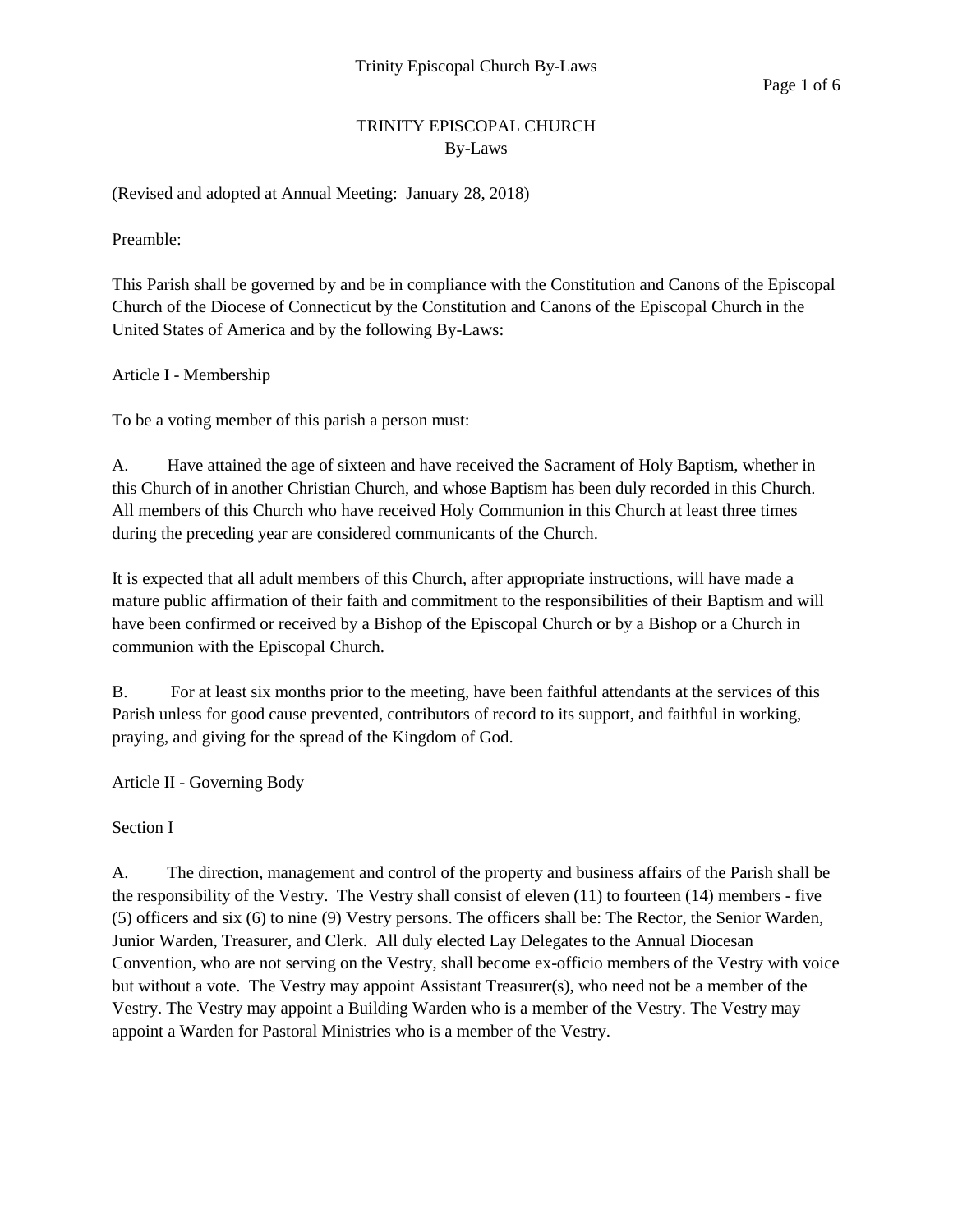B. The Parish Clerk shall be Clerk of the Vestry ex-officio; shall be sworn to the faithful discharge of the Clerk's duties; shall make and preserve a full record of the proceedings of all Parish meetings and of the meetings of the Vestry.

C. There shall be a Parish Registrar appointed by the Rector and approved by the Vestry. It shall be the duty of the Parish Registrar to keep an accurate roll of the members of the Parish and those entitled to vote, and have such roll present at every Parish meeting; and shall be custodian of the files, records, and archives of the Parish.

D. The elected officers are responsible for the calling and conducting Vestry and Annual Meetings, bringing before the Vestry matters of the Parish which are within the jurisdiction of the Vestry for action and any other actions necessary for the continued welfare of the Parish. The property and all business affairs of the Parish shall be subject to the direction, management, and control of the Vestry; except that the election of a Rector, the disposition of real estate of the Parish and the borrowing or lending of money shall not be within the control of the Vestry, unless by special vote of the Parish.

E. The Rector has responsibility for the worship and spiritual jurisdiction of the Parish. He/She is also ex-officio chairperson of the Vestry and all commissions and committees of the Parish and shall at all times be entitled to the use and control of the Parish buildings and the appurtenances and furniture thereof, for the purposes of his/her office and the full and free discharge of all functions and duties pertaining thereto.

F. The Executive Committee is empowered to act on matters demanding attention when a full Vestry meeting is not feasible. This committee may authorize major expenditures when the welfare of the Parish or its property is in jeopardy, and shall report such action to the Vestry at its next meeting. The Executive Committee shall consist of the officers, (the Rector, the Wardens, the Treasurer, the Clerk,) and may include two (2) Vestrypersons appointed by the Rector and approved by the Vestry.

G. Commissions or committees may be organized as necessary to fulfill special needs of the Parish and may be requested by the Rector, the Vestry or a parishioner by submitting the request to the Vestry with an outline of objectives. Approval for said commission or committee remains with the Vestry. In general, commissions shall be responsible for ongoing, year to year Parish matters, and committees will be for time-limited issues or projects.

H. Every commission (or committee) shall have regular communication with the Vestry.

I. Each year there shall be a Nominating Committee selected by the Vestry at its October meeting. Such committee shall consist of at least two (2) outgoing Vestry members and at least two (2) non-Vestry persons who are adult communicants of the Parish. Such committee shall seek out and nominate members of the Parish for positions on the Vestry, including Wardens, Treasurer, Clerk, and Vestrypersons and shall report back at the December Vestry meeting. Each person so nominated shall give written consent to the nomination.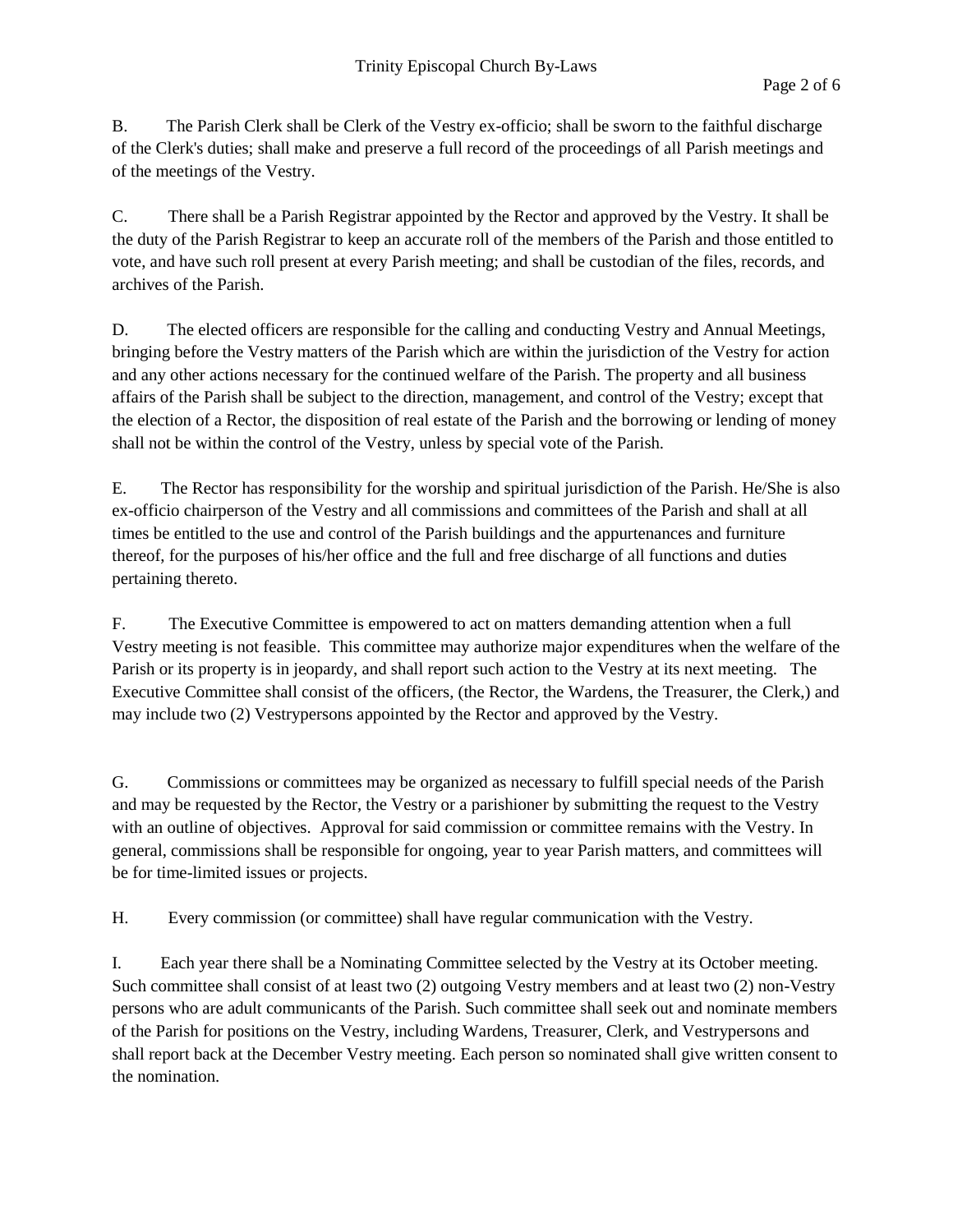J. There shall be a Parish Historian appointed by the Rector and approved by the Vestry. It shall be the duty of the Parish Historian to collect and safely maintain all manuscripts, photographs, news clippings and other memorabilia relating to the history of the Parish, not directed by any other By-Law to be kept by Parish officers, and arrange them so they are accessible for reference. The Historian may assume other duties as assigned by the Rector.

## Section II - Responsibilities of Commissions or Committees

A. The Vestry shall develop the responsibilities of all commissions and committees, in cooperation with commission and committee members.

#### (3) Section III - Terms of Office

A. Three (3) Vestry persons shall be elected each year at the Annual Meeting each to serve a three (3) year term and may be re-elected as a Vestry person after an interval of at least one (1) year off the Vestry. Vestry persons may be elected to one of the four officer positions without a waiting period. A candidate for Vestry must be a voting member of the parish.

B. The officers shall be elected in even numbered years at the Annual Meeting. The Wardens must have previously served on the Vestry of the Parish. Wardens shall be elected for a two-year term but not to exceed two consecutive terms in office as Warden. The Senior Warden may be the Warden most senior in years of service as Warden. At the completion of a four-year term as Warden, the person shall be ineligible for a Parish Office or a Vestry term for at least one (1) year. The Clerk shall be elected annually, and shall serve no more than four (4) consecutive terms. The Treasurer shall be elected annually and shall serve no more than six (6) consecutive terms.

C. Two Lay Delegates to the Annual Diocesan Convention shall be elected at the Annual Meeting of the Parish to serve until the third Annual Meeting following their election, and until their successors be chosen and qualified. No person may be re-elected after serving two terms until the Annual Meeting following the Annual Meeting at which their second term expired. Immediately following the election of such delegates, the Clerk shall transmit to the Secretary of the Diocese a certificate of such election. At least one of these delegates shall be a Vestry member or serve as an ex-officio member of the Vestry.

D. Vacancies - Any vacancy occurring on the Vestry (other than the Rector) or among the Delegates to Convention due to the death of any member, or upon the resignation, refusal to serve, or other disqualifications of any Vestry person or Warden shall be filled by a majority vote of the remaining Vestry persons then in office. The successor so appointed shall serve until the next Annual Meeting of the Parish and shall be eligible for nomination to a full Vestry term.

E. A member of the Vestry who misses three consecutive regular meetings of the Vestry without good cause may be asked to resign.

Article III - Meetings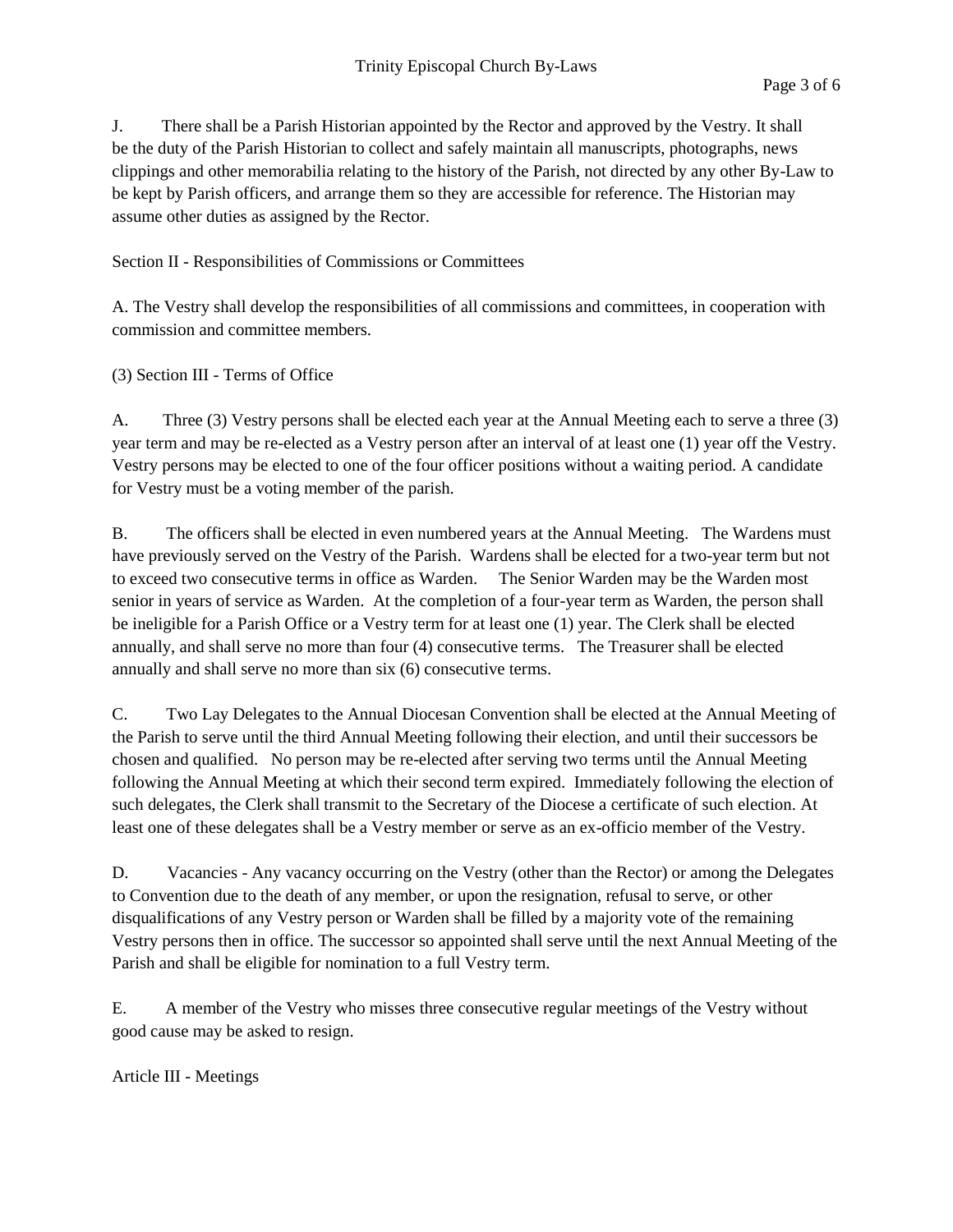A. The Vestry shall meet on the third Wednesday evening of each month or when otherwise agreed by a vote of the majority of the Vestry. Special meetings of the Vestry shall be called by the Rector or Executive Committee or by five Vestry persons when deemed necessary.

B. The Executive Committee shall meet by a call of the Rector or any of its members.

C. The Annual Meeting shall be held on the fourth Sunday in January at the conclusion of the last morning worship service, or on some other day appointed by the Vestry. A majority vote of the voting members of the Parish present at an Annual Meeting shall elect the Officers, Vestrypersons, and Delegates and Alternates to the Diocesan Conventions; adopt a budget, and act on such other business as may properly come before the Parish. The Vestry shall within one month of the Annual Meeting revise, or cause to be revised, the roll of members of the Parish and those entitled to vote at Parish meetings, in accordance with the provisions of these By-Laws, and such roll shall be presented by the Vestry to the Annual Meeting, and when adopted by said meeting shall be the roll of that meeting.

D. Special meetings of the Parish shall be called by a vote of the Vestry or upon the written request of ten percent (10%) of the voting members of the Parish and any notice of such meeting shall be signed by the Clerk and posted or published at least one (1) week before such meeting.

E. For the purpose of clarification, the quorum for any Parish body is the majority of voting-eligible members (51%) present and voting.

# Article IV - Elections

A. Officers of the Parish shall be elected by ballot. The nominee receiving the most votes in each officer category shall be declared elected. In case of a tie for any position, a run-off election shall be held for the tied positions only.

B. Vestry persons shall be elected by ballot. The three (3) candidates receiving the most votes shall be declared elected. In case of a tie for any position, a run-off election shall be held for the tied positions, only.

C. Printed ballots shall be prepared to facilitate the orderly process of voting. Qualified candidates may be nominated from the floor providing there is written consent from the person so nominated.

Article V - Business Methods in Church Affairs

Section 1 - The fiscal year shall begin January 1.

Section 2 - The following business methods shall be observed:

(1) Trust and permanent funds and all securities of whatsoever kind shall be deposited with a Federal or State Bank, or a Diocesan Corporation, or with some other agency approved in writing by the Bishop and the Finance Committee of the Diocese, under a deed of trust or an agency agreement, providing for at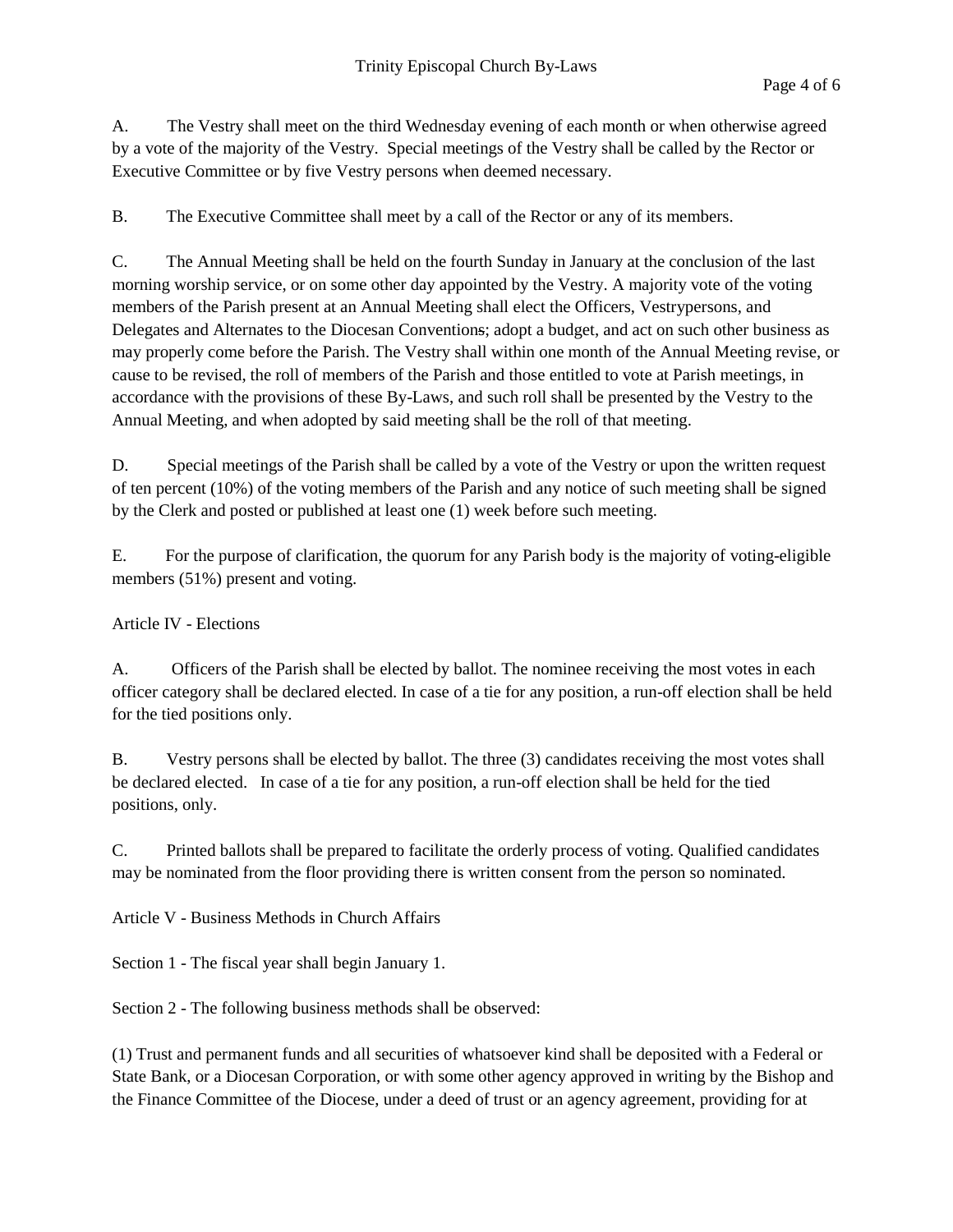least two signatures on any order of withdrawal of such funds or securities. But this paragraph shall not apply to funds and securities refused by the depositors as being too small for acceptance. Such small funds and securities shall be under the care of the persons or corporations properly responsible for them.

(2) Records shall be made and kept of all trust and permanent funds showing at least the following:

- (a) Source and date.
- (b) Terms governing the use of principal and income.
- (c) To whom and how often reports of conditions are to be made.
- (d) How the funds are invested.

(3) Treasurers and Custodians, other than banking institutions, shall be adequately bonded, except treasurers or funds that do not exceed five hundred dollars at any one time during the fiscal year.

(4) Books of account shall be so kept as to provide the basis for satisfactory accounting.

(5) All accounts shall be audited annually by an independent Certified or independent Licensed Public Accountant, or by such an audit committee as shall be permitted by the Bishop and Finance Committee of the Diocese. All audit reports, any supplemental memorandum, and summaries of actions taken or to be taken to correct any deficiencies or to implement other recommendations shall be filed with the Bishop not later than 30 days following the date of such report, and in no event later than September 1 of each year, covering the financial reports of the previous calendar year.

(6) The Parish shall participate in a Diocesan Property/Casualty Insurance Program approved by the Bishop and the Diocesan Executive Council, which provides that all property (real and personal) shall be adequately insured including adequate public liability insurance and other coverages deemed necessary by the Bishop and Diocesan Executive Council, and that the premiums for said insurance program shall be paid for by the Parish.

A full-time Clergy of the Parish shall participate in a Diocesan Group Life, Medical, Dental Plan(s) approved by the Bishop and Diocesan Executive Council, which provides adequate coverage as deemed necessary by the Bishop and Diocesan Executive Council, and that the premiums for said insurance shall be paid by the Parish.

#### Article VI - Amendments

A. These By-Laws may be repealed, suspended or amended at any Special or Annual Meeting called in accordance with these By-Laws by two-thirds (2/3) vote of those members present and voting. Proposed amendments must be submitted to the Clerk at least thirty (30) days prior to the meeting to assure their distribution to all parishioners for their consideration.

# Article VII - Parliamentary Procedure

A. Interpretation of these By-Laws is governed by the Constitution and Canons of the Episcopal Church and the Diocese of Connecticut as well as the latest edition of Robert's Rules of Order.